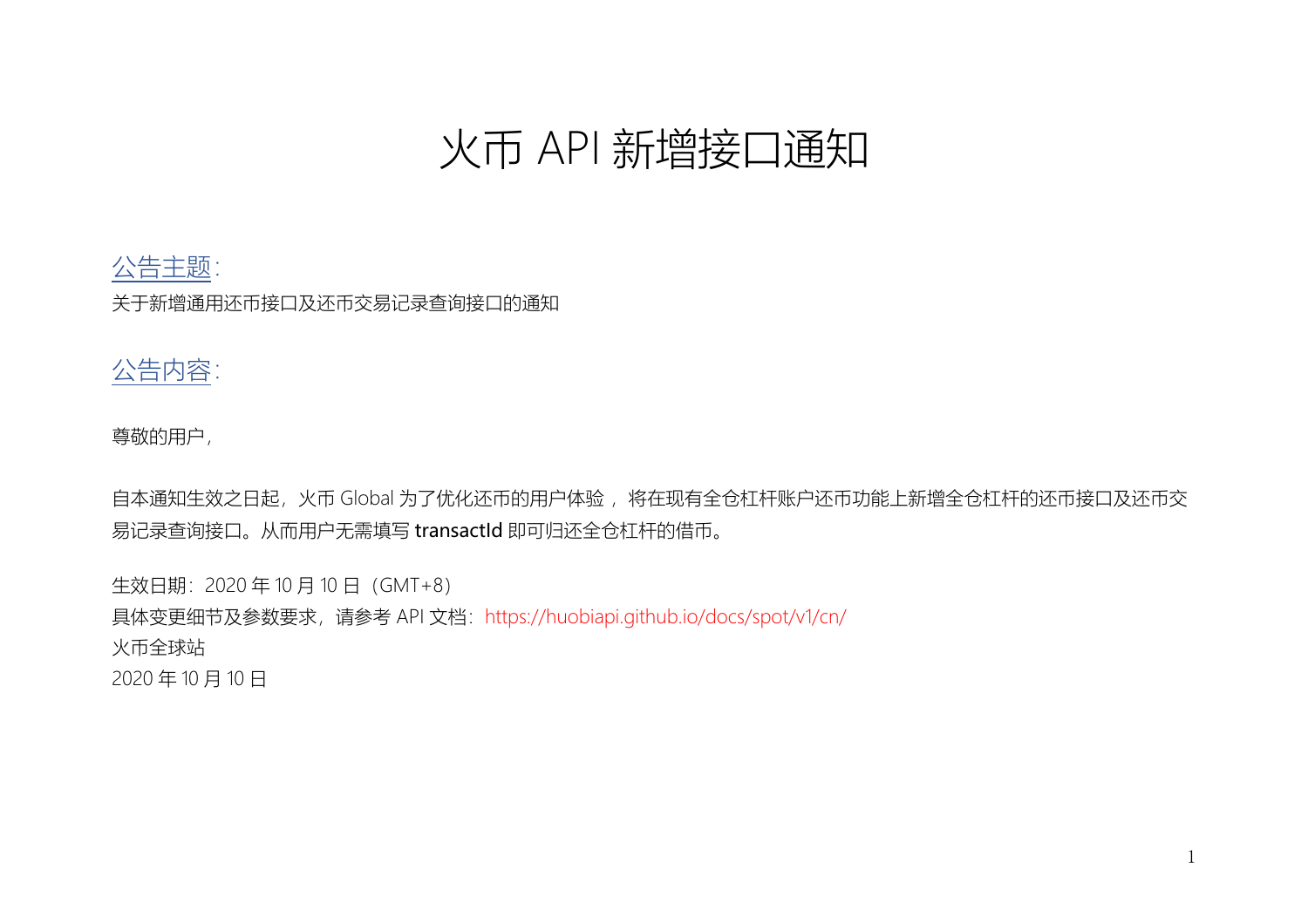

**自本通知生效之日起,火币 Global 将在现有逐仓、全仓杠杆账户还币功能上新增通用还币接口 POST /v2/account/repayment, 通过此接口还币无须再提供借币订单 ID。**

#### **归还借币(全仓)**

POST /v2/account/repayment

API Key 权限:交易

限频值:2 次/秒

子用户可以调用

#### **请求字段**

| 名称         | 类型     | 是否必需         | 描述        |
|------------|--------|--------------|-----------|
| accountid  | string | <b>TRUE</b>  | 还币账户 ID   |
| currency   | string | <b>TRUE</b>  | 还币币种      |
| amount     | string | <b>TRUE</b>  | 还币金额      |
| transactId | string | <b>FALSE</b> | 原始借币交易 ID |
|            |        |              |           |

注:

还币顺序为, (如不指定 transactId) 先借先还, 利息先还。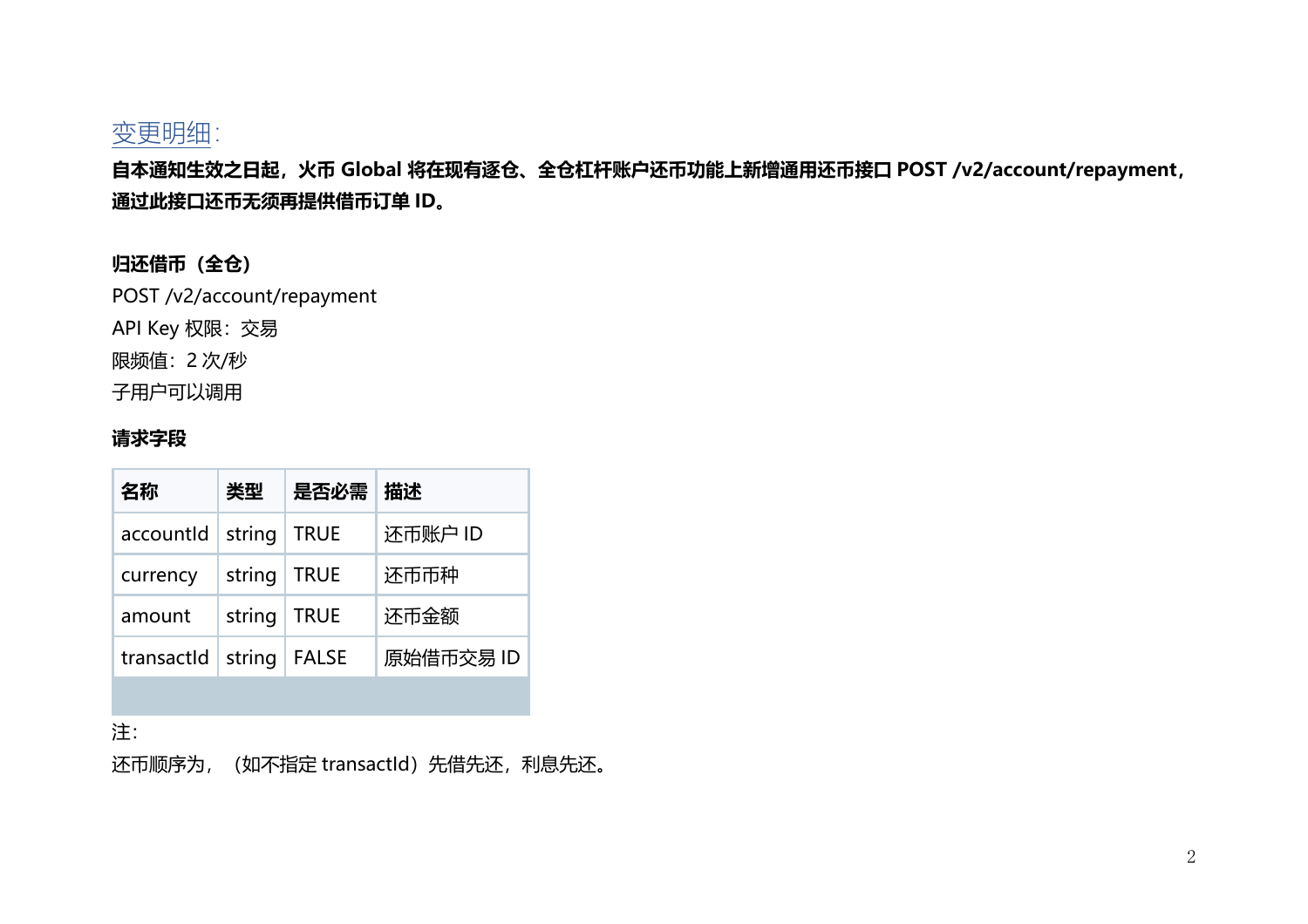#### **返回字段**

| 名称          | 类型      | 是否必需         | 描述                                |
|-------------|---------|--------------|-----------------------------------|
| code        | integer | <b>TRUE</b>  | 状态码                               |
| message     | string  | <b>FALSE</b> | 错误描述 (如有)                         |
| data        | object  | <b>TRUE</b>  |                                   |
| { repayld   | string  | TRUE         | 还币交易 ID                           |
| repayTime } | long    | <b>TRUE</b>  | 还币交易时间 (unix time in millisecond) |
|             |         |              |                                   |

注:

返回 relayId 不意味着该还币 100%成功, 用户须在还币后通过查询还币交易记录确认该还币状态。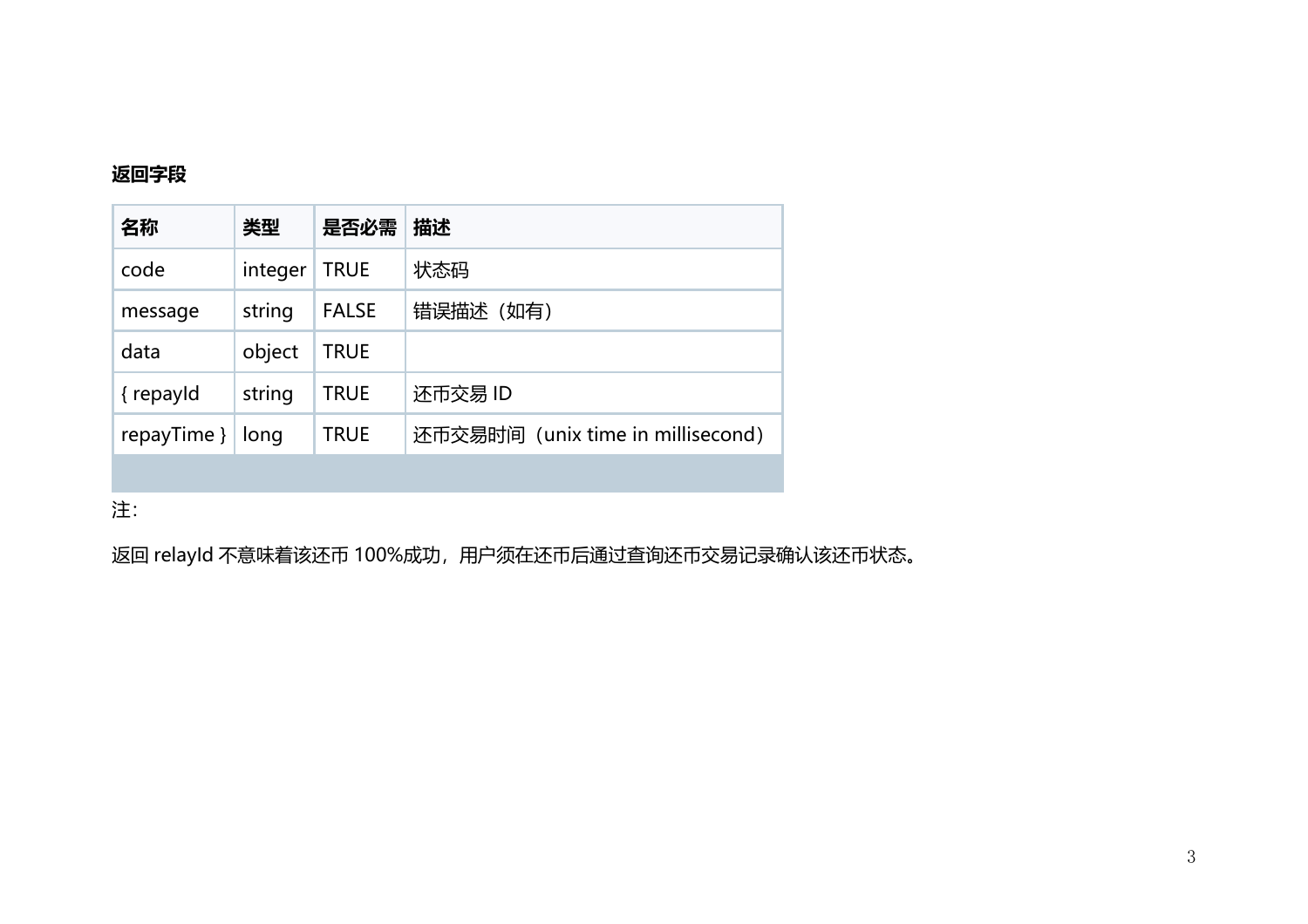## **自本通知生效之日起,火币 Global 还将在现有逐仓、全仓杠杆账户还币功能上新增还币交易记录查询接口 GET /v2/account/repayment,通过此接口用户可查询逐仓、全仓杠杆账户还币记录。**

#### **还币交易记录查询(全仓)**

GET /v2/account/repayment API Key 权限:读取 限频值:2 次/秒 子用户可以调用 按 repayTime 检索

#### **请求字段**

| 名称        | 类型     | 是否必<br>需     | 描述                                                                                             |
|-----------|--------|--------------|------------------------------------------------------------------------------------------------|
| repayId   | string | <b>FALSE</b> | 还币交易 ID                                                                                        |
| accountld | string | <b>FALSE</b> | 账户 ID (缺省值: 所有账户)                                                                              |
| currency  | string | <b>FALSE</b> | 借入/借出币种(缺省值: 所有币种)                                                                             |
| startTime | long   | <b>FALSE</b> | 远点时间 (unix time in millisecond; 取值范围: [(endTime - x 天), endTime]; 缺省值:<br>(endTime $- x  7)$ ) |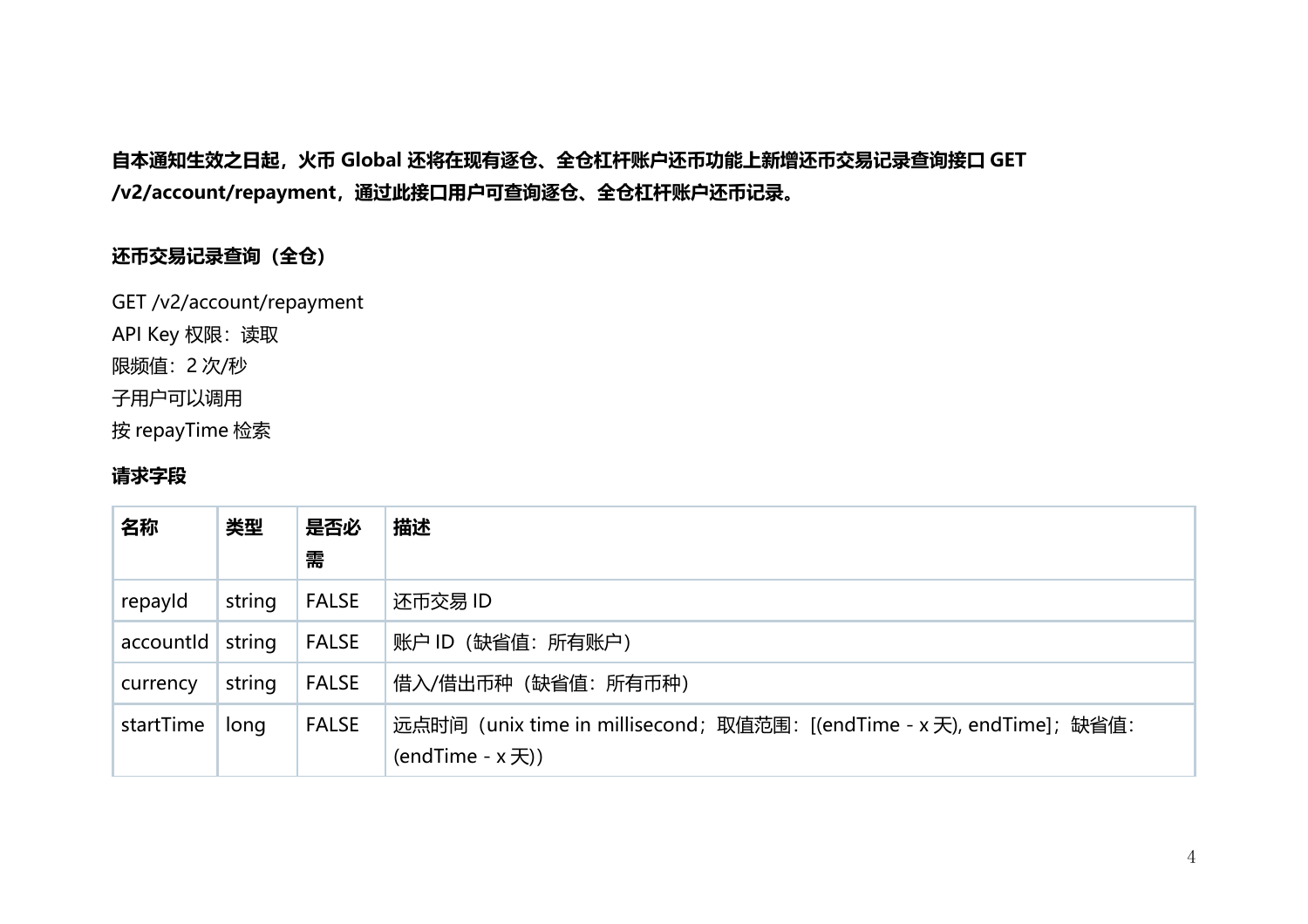| endTime | long    | <b>FALSE</b> | 近点时间 (unix time in millisecond; 取值范围: [(当前时间 - y 天), 当前时间]; 缺省值: 当前<br>时间) |
|---------|---------|--------------|----------------------------------------------------------------------------|
| sort    | string  | <b>FALSE</b> | 检索方向 (有效值: asc 由远及近, desc 由近及远; 缺省值: desc)                                 |
| limit   | integer | <b>FALSE</b> | 单页最大返回条目数量(取值范围:[1,100];缺省值:50)                                            |
| fromId  | long    | <b>FALSE</b> | 查询起始编号 (仅对翻页查询有效)                                                          |
|         |         |              |                                                                            |

## **返回字段**

| 名称           | 类型      | 是否必需         | 描述                                |
|--------------|---------|--------------|-----------------------------------|
| code         | integer | <b>TRUE</b>  | 状态码                               |
| message      | string  | <b>FALSE</b> | 错误描述(如有)                          |
| data         | object  | <b>TRUE</b>  | 按 sort 指定顺序排列                     |
| { repayld    | string  | <b>TRUE</b>  | 还币交易 ID                           |
| repayTime    | long    | <b>TRUE</b>  | 还币交易时间 (unix time in millisecond) |
| accountld    | string  | <b>TRUE</b>  | 还币账户 ID                           |
| currency     | string  | <b>TRUE</b>  | 还币币种                              |
| repaidAmount | string  | <b>TRUE</b>  | 已还币金额                             |
| transactids  | object  | <b>TRUE</b>  | 该笔还币所涉及的原始借币交易 ID 列表(按还币优先顺序排列)   |